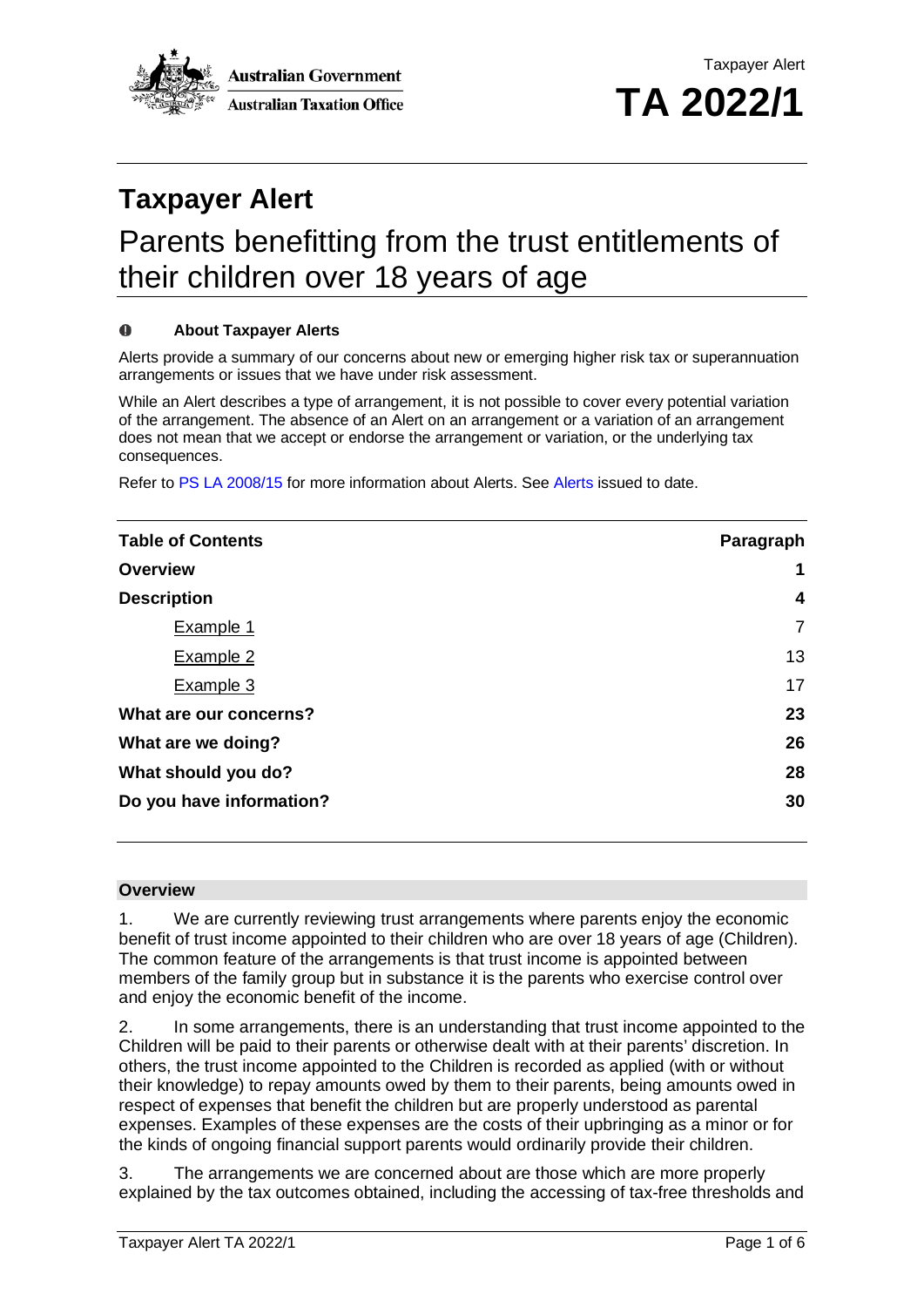lower marginal tax rates of family members, rather than ordinary familial considerations. These arrangements, if effective, may have unintended tax consequences or may attract the application of specific or general anti-avoidance provisions.

#### **Description**

- 4. The arrangements may display all or most of the following features:
	- The trustees of a discretionary trust (Trust), or the directors of a corporate trustee, are either one or two individuals who are the parents in a particular family (Parents).
	- Income derived by the Trust is used during the year of derivation to meet the expenses of the Parents. These may be recorded as beneficiary loans made from the trustee to the Parents throughout the year.
	- Resolutions of the trustee for the year show one or more of the Children presently entitled to a share of the income of the Trust.
	- The entitlements are for substantial amounts but do not generally result in the Children's taxable income exceeding the threshold for the top marginal tax rate (\$180,000).
	- Amounts are not paid to the Children. Rather, at the actual or purported direction of the Children, the entitlements are satisfied by the amounts being either
		- paid to their Parents, or
		- applied against any beneficiary loans owed by the Parents.
	- The parties contend that the entitlements are paid or applied in this manner because
		- the Children are required to repay their Parents for expenses incurred in relation to their upbringing or while they were minors (for example, school fees, school uniform costs or their share of the family holidays)
		- the Children are required to pay or repay their Parents amounts to meet their share of family costs for the current year in excess of amounts it would reasonably be expected an adult child would meet for their personal living expenses while they remain living at home or otherwise supported to some extent by their Parents (those amounts being, for example, a reasonable rate for their board, lodgings or rent if living away from home, or car expenses), or
		- there is an agreement that the Parents will manage the pooled family members' entitlements from the Trust for the benefit of the family members.
	- There is no expectation or understanding that the Children's income they derive from sources other than the Trust distributions will be used to either repay their Parents for expenses incurred when they were a minor or pay more than their reasonable share of the household expenditures, or be placed in a pool to be managed by the Parents for the benefit of the family members.

5. For some of the expense repayment arrangements, there will be no contemporaneous evidence of the claimed obligation of the Children to repay their Parents. In cases involving the Parents' management of the entitlements from the Trust for the benefit of the family members, there may be no documentary evidence to demonstrate how that objective will be achieved.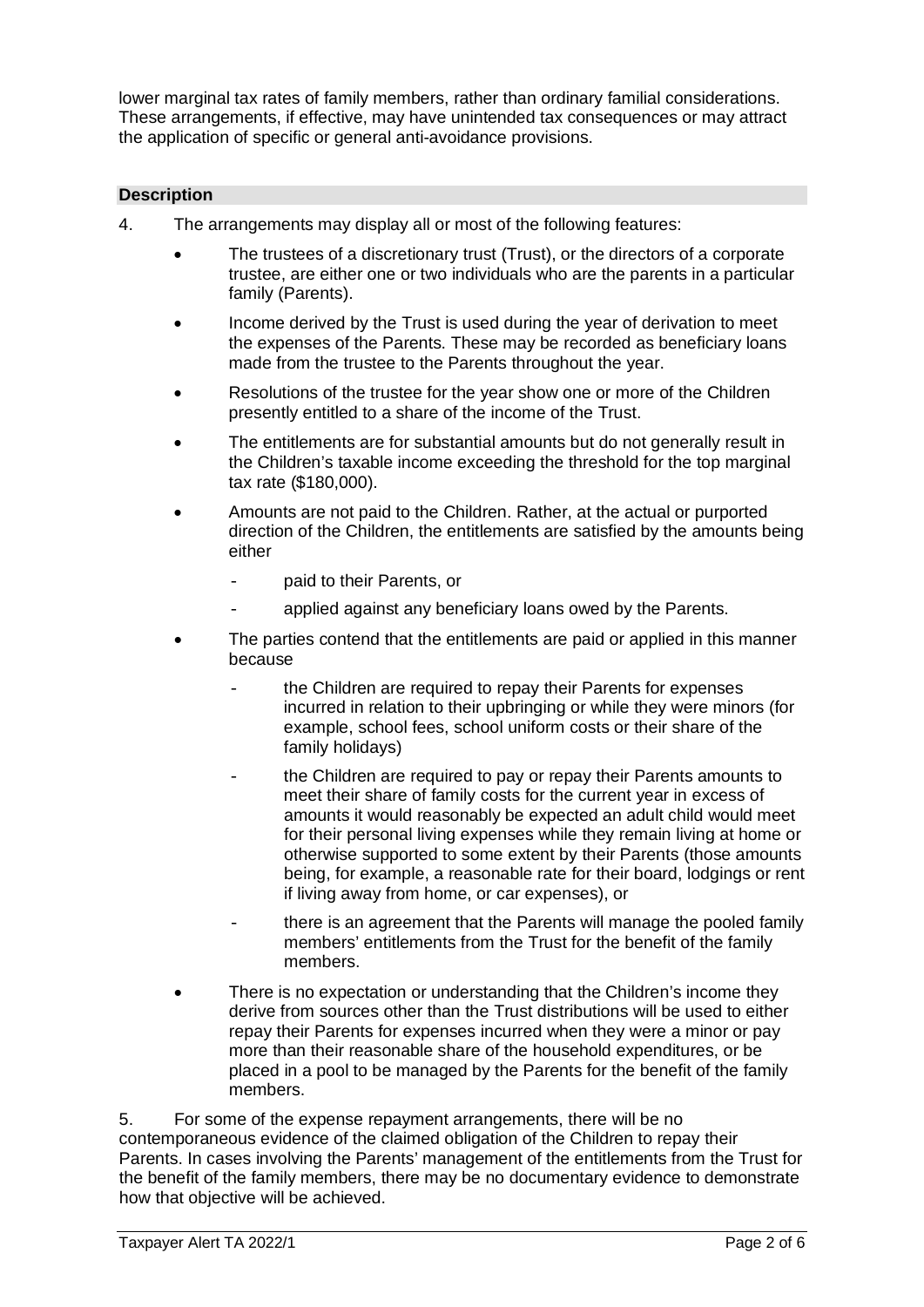6. The Children may or may not be aware of their purported entitlements, or obligations, or the application of their entitlements against relevant expenses incurred on their behalf by their Parents.

#### *Example 1*

7. *The ABC Trust's beneficiaries include the members of the ABC Family. David is the sole trustee of the ABC Trust. David and his wife Rani have two children, Jenny (aged 22) and Paul (aged 19), who live with them in the family home. David and Rani have an existing mortgage on the home. Jenny and Paul are both full-time students and during the 2020*–*21 income year, they each earned approximately \$12,000 from casual employment.*

8. *During the 2020–21 income year, the ABC Trust derives income of \$720,000 (the trust's net income is also \$720,000).*

9. *A resolution of the trustee of the ABC Trust dated 30 June 2021 shows both Jenny and Paul are each presently entitled to \$160,000 of the income of the ABC Trust, with David and Rani each presently entitled to \$200,000.*

10. *Jenny and Paul are not paid any amounts. Instead, David transfers an amount equal to their entitlements to the mortgage offset account that he and Rani maintain. Jenny and Paul's entitlements are recorded as having been fully paid in the accounts of the ABC Trust. David pays Jenny and Paul's tax liabilities in relation to their entitlements from his personal funds.*

11. *David has taken these actions as Jenny and Paul have agreed that their entitlements from the ABC Trust will be managed by David for the benefit of all family members. David has determined that those entitlements should be applied to reduce the debt on the family home.*

12. *This arrangement raises the concerns mentioned in this Alert. By entering into this arrangement, the purported \$160,000 entitlements of both Jenny and Paul are not subject to the top marginal tax rate. David has not managed the entitlements for the benefit of all members of the family. The arrangement has the result that the post-tax amounts of Jenny and Paul's entitlements have been diverted to meet their parent's individual liabilities in circumstances where their parents would have been able to meet them. David and Rani receive the same economic benefit from that income as if it had been appointed to them directly, but without the amounts being included in their assessable income and subject to tax at a higher marginal tax rate. The arrangement involving the making of the trust distributions and use of those amounts appears to be motivated by the tax outcome achieved rather than ordinary familial objectives.*

#### *Example 2*

13. *The trustee of the Blue Family Trust is Azure Pty Ltd. Trevor is the sole shareholder and controller of Azure Pty Ltd. The Blue Family Trust derives assessable income in excess of \$400,000 a year. Trevor's daughter, Simone, is a beneficiary of the trust. Simone has recently turned 18 years of age and works part-time. Simone expects to derive assessable income from her work of approximately \$20,000 a year.*

14. *Before the end of the 2020–21 income year, Simone meets with her father and agrees that any distribution resolved to be made by the Trustee will, after the payment of tax, be paid to Trevor to reimburse him for part of the fees for secondary schooling and costs of other extracurricular activities since Simone was five years old. Records maintained by the family show that these expenses amounted to \$315,000.*

15. *The Trustee resolves to distribute \$160,000 to Simone and pays this amount into an account held in Trevor's name. Trevor pays income tax on Simone's behalf.*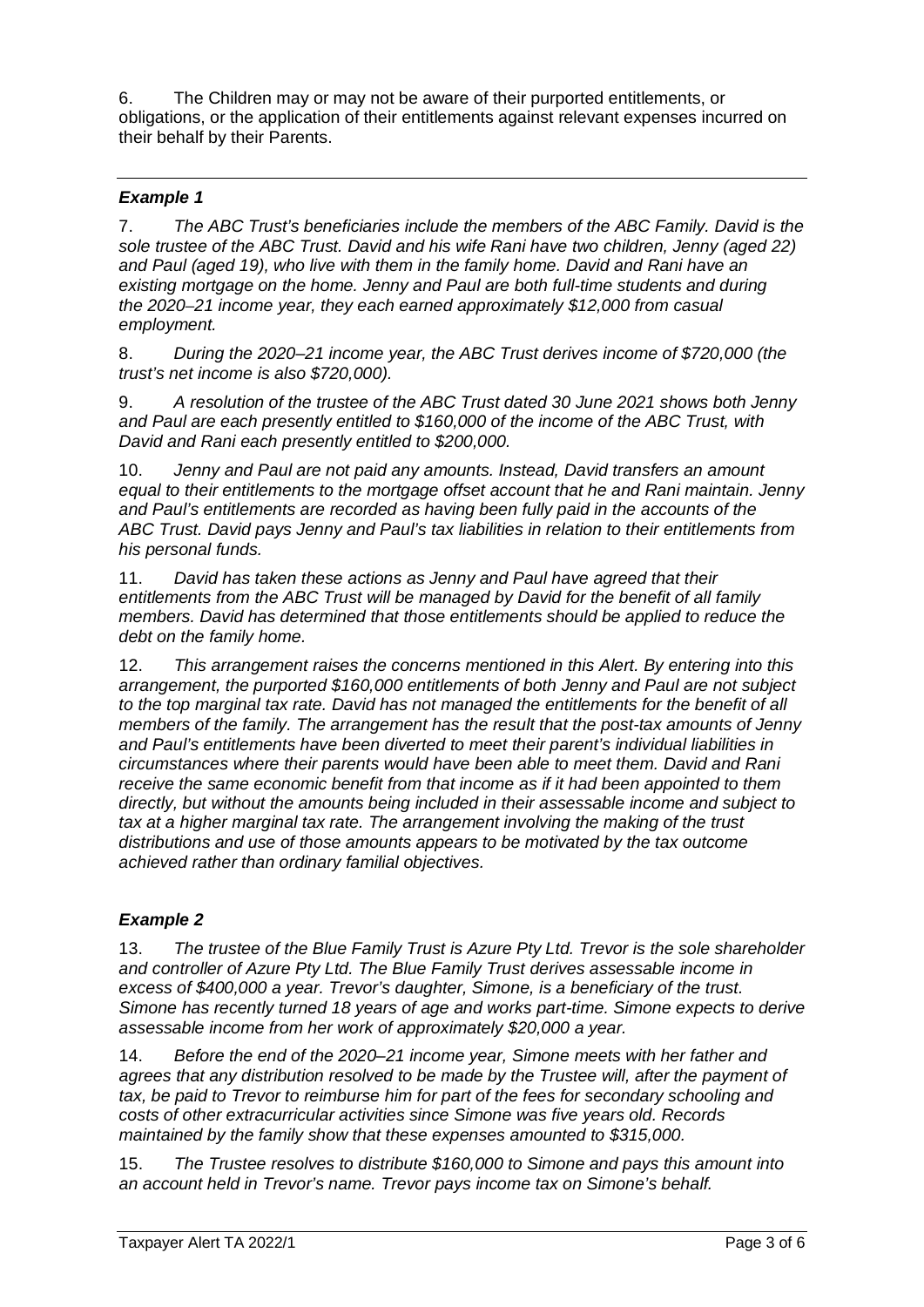16. *This arrangement raises the concerns that are mentioned in this Alert. Simone is purportedly made entitled to a trust distribution and this amount is used to reimburse her parents for expenses that they would ordinarily meet. The arrangement, which results in Trevor obtaining the economic benefit of the trust income without that income being subject to tax at the top marginal tax rate he would otherwise have paid, appears to be more readily explained by the tax outcomes achieved, rather than any familial objectives.*

#### *Example 3*

17. *The Green Trust's beneficiaries include the members of the Green Family. Mary Green is the sole trustee of the Green Trust. Mary has an adult child, Genevieve (aged 19), who lives with her grandmother in order to be close to the university she attends.*

18. *It is agreed between Mary and Genevieve that Genevieve's tuition fees of \$20,000 will not have to be met by Genevieve but that they will be paid out of her trust entitlement. It is agreed between Genevieve and her grandmother that the grandmother will be paid board of \$10,000 a year.*

19. *During the 2020–21 income year, the Green Trust derives income of \$300,000 (the trust's net income is also \$300,000).*

20. *On 30 June 2021, Mary as the trustee of the Green Trust resolves to make Genevieve presently entitled to \$40,000 of the trust income and make Mary entitled to the remaining \$260,000.*

21. *\$20,000 of the \$40,000 that Genevieve is presently entitled to is paid to Mary, who has previously met the tuition fees of \$20,000 as they fell due. \$10,000 of that \$40,000 is paid directly to the grandmother. The remaining \$10,000 is paid to Genevieve, some of which is used to meet her tax obligations on the \$40,000.*

22. *Although \$30,000 of the \$40,000 is not received directly by Genevieve, and might appear to be within the scope of this Alert, it is important that the \$30,000 is applied to repay loans for legitimate expenses that might ordinarily be borne by an adult child and were temporarily met on Genevieve's behalf (being tuition fees and arm's length board). The remaining \$10,000 was actually received by Genevieve. Accordingly, the concerns raised in this Alert do not arise in arrangements of this type.*

#### **What are our concerns?**

23. We are concerned that taxpayers are entering into these arrangements to avoid tax on the net income of the trust by utilising the lower marginal tax rate applying to the Children in circumstances where the benefit from these arrangements is, in substance, enjoyed by the Parents as:

- the Children are paying amounts for expenses that would ordinarily be met by their Parents, or
- the Children's entitlements are otherwise being applied for the benefit of the Parents either directly, or by the charging of excessive amounts, and/or
- there are elements of contrivance.

24. From our review of these arrangements, we consider that the following consequences may arise:

• the purported entitlement of the Children to trust income may be a sham or otherwise ineffective for trust law purposes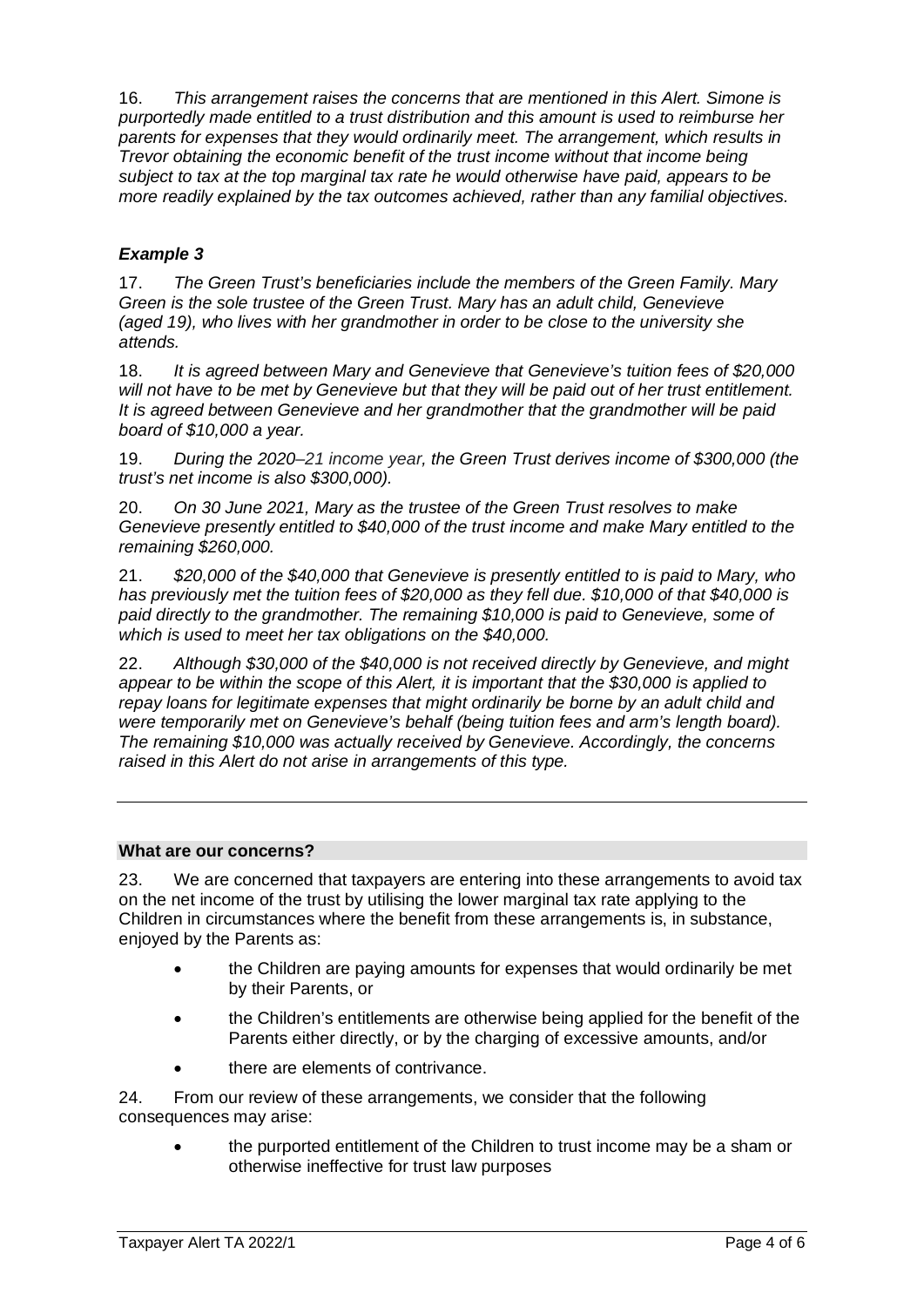- the arrangement may constitute a reimbursement agreement under section 100A of the *Income Tax Assessment Act 1936* (ITAA 1936)
- subsections 95A(1) and 97(1) of the ITAA 1936 may apply to treat the Parents as presently entitled where the means by which the trustee permits the use of the funds evidences the exercise of a discretion to pay or apply those amounts to the Parents (notwithstanding that the appointments are recorded as 'beneficiary loans'), or
- the general anti-avoidance provisions in Part IVA of the ITAA 1936 could apply.

25. While this Alert specifically considers arrangements involving the children of controlling individuals, we are also concerned about similar arrangements involving other family members of controlling individuals that would have lower marginal tax rates than those of the controlling individuals.

#### **What are we doing?**

26. We are currently reviewing these arrangements and are engaging with taxpayers who have entered into, or are considering entering into, these and similar arrangements.

27. Taxpayers and advisers who enter into these types of arrangements will be subject to increased scrutiny.

#### **What should you do?**

28. If you have entered, or are contemplating entering, into an arrangement of this type, we encourage you to:

- phone or email us using the contact details provided at the end of this Alert
- ask us for our view through a [private ruling](https://www.ato.gov.au/General/ATO-advice-and-guidance/ATO-advice-products-%28rulings%29/Private-rulings/)
- seek independent professional advice, and/or
- make a [voluntary disclosure](https://www.ato.gov.au/Forms/Voluntary-disclosures-in-the-approved-form/?anchor=Howtomakeavoluntarydisclosure#Howtomakeavoluntarydisclosure) to reduce penalties that may apply.

29. Penalties may apply to participants in, and promoters of, this type of arrangement. This includes serious penalties under Subdivision 290-B of Schedule 1 to the *Taxation Administration Act 1953* for promoters. Registered tax agents involved in the promotion of this type of arrangement may be referred to the Tax Practitioners Board to consider whether there has been a breach of the *Tax Agent Services Act 2009*.

#### **Do you have information?**

30. To provide information regarding this type of arrangement or about a promoter of this or another arrangement:

- contact the officer named in this Alert with the relevant information or to arrange a meeting with us
- phone us on 1800 177 006
- complete the [ATO Tip-Off Form.](https://www.ato.gov.au/tipoffform/#LandingPage)